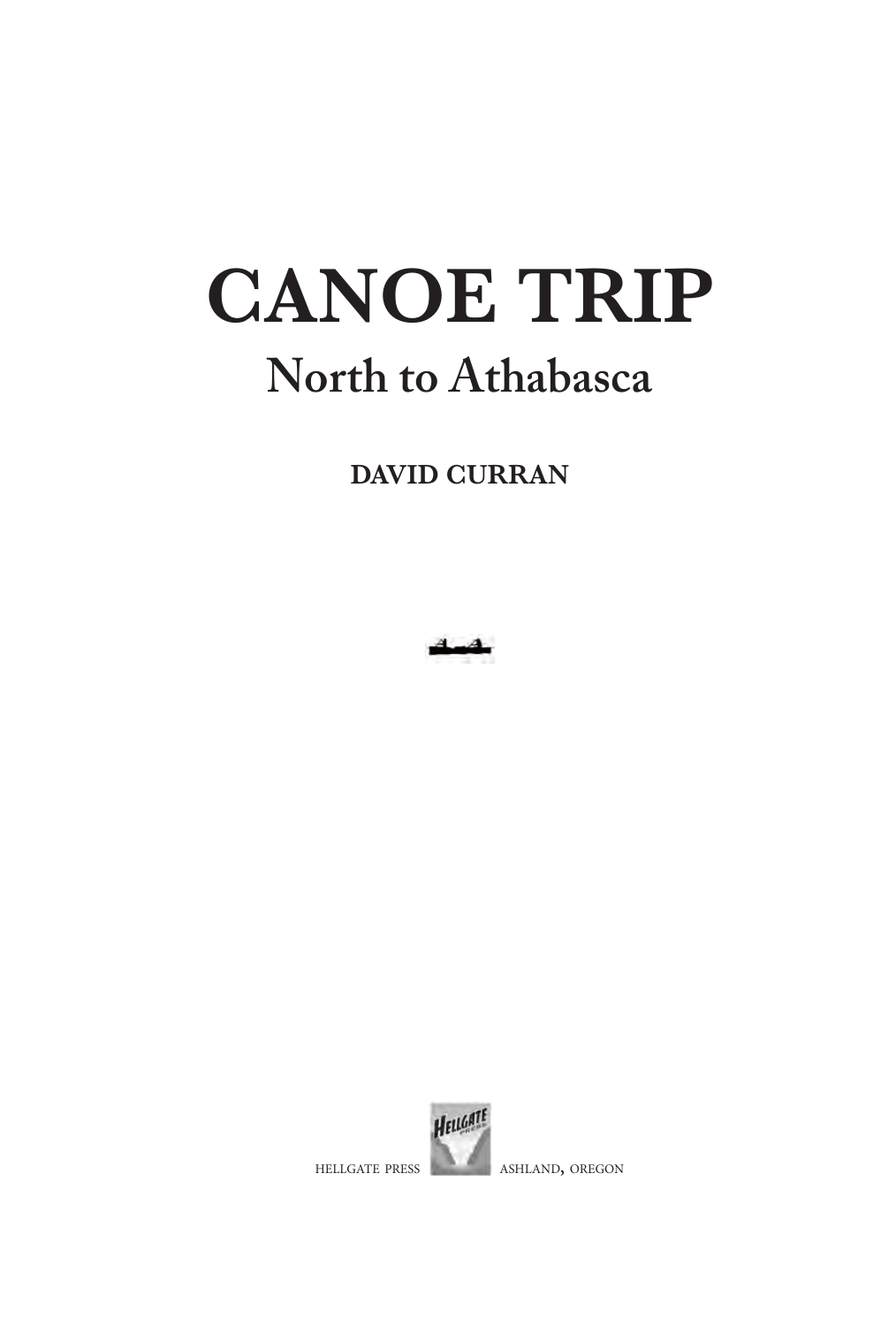## **Canoe triP: north to athabasCa**

©2009 David Curran

Published by Hellgate Press

All rights reserved. No part of this publication may be reproduced or used in any form or by any means, graphic, electronic or mechanical, including photocopying, recording, taping, or information and retrieval systems without written permission of the publisher.

Hellgate Press PO Box 3531 Ashland, OR 97520

email: *info@hellgatepress.com*

Editor: Harley B. Patrick Cover design: L. Redding

### **Library of Congress Cataloging-in-Publication Data**

Curran, David C. Canoe trip : north to Athabasca / David Curran. -- 1st ed. p. cm. ISBN 978-1-55571-667-7 1. Canoes and canoeing--Athabasca, Lake, Region (Sask. and Alta.) 2. Curran, David C.--Travel--Athabasca, Lake, Region 3. Natural history--Athabasca, Lake, Region (Sask. and Alta.) 4. Athabasca, Lake (Sask. and Alta.)--History. 5. Athabasca, Lake, Region (Sask. and Alta.)--Description and travel. I. Title. GV776.A42C87 2009 797.1220971.23'2--dc22  $[B]$ 2009042515

Printed and bound in the United States of America First edition 10 9 8 7 6 5 4 3 2 1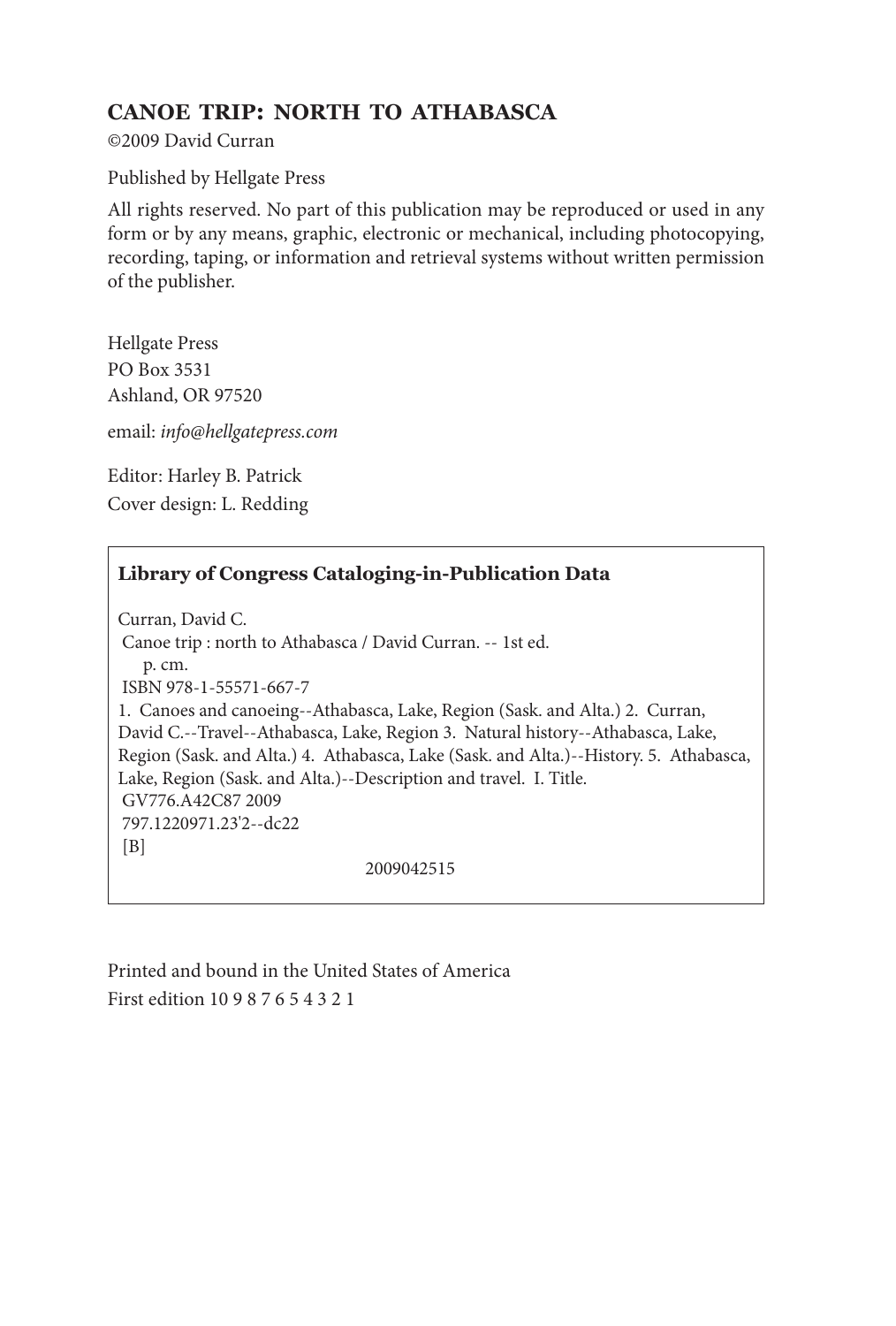Other Books by David Curran

**Travel Adventure**

*Canoe Trip: Alone in the Maine Wilderness* Stackpole Books. 2002

**Psychology**

*Tyranny of the Spirit* Jason Aronson. 1996

*Adolescent Suicidal Behavior* Taylor & Francis (originally Harper & Row. 1987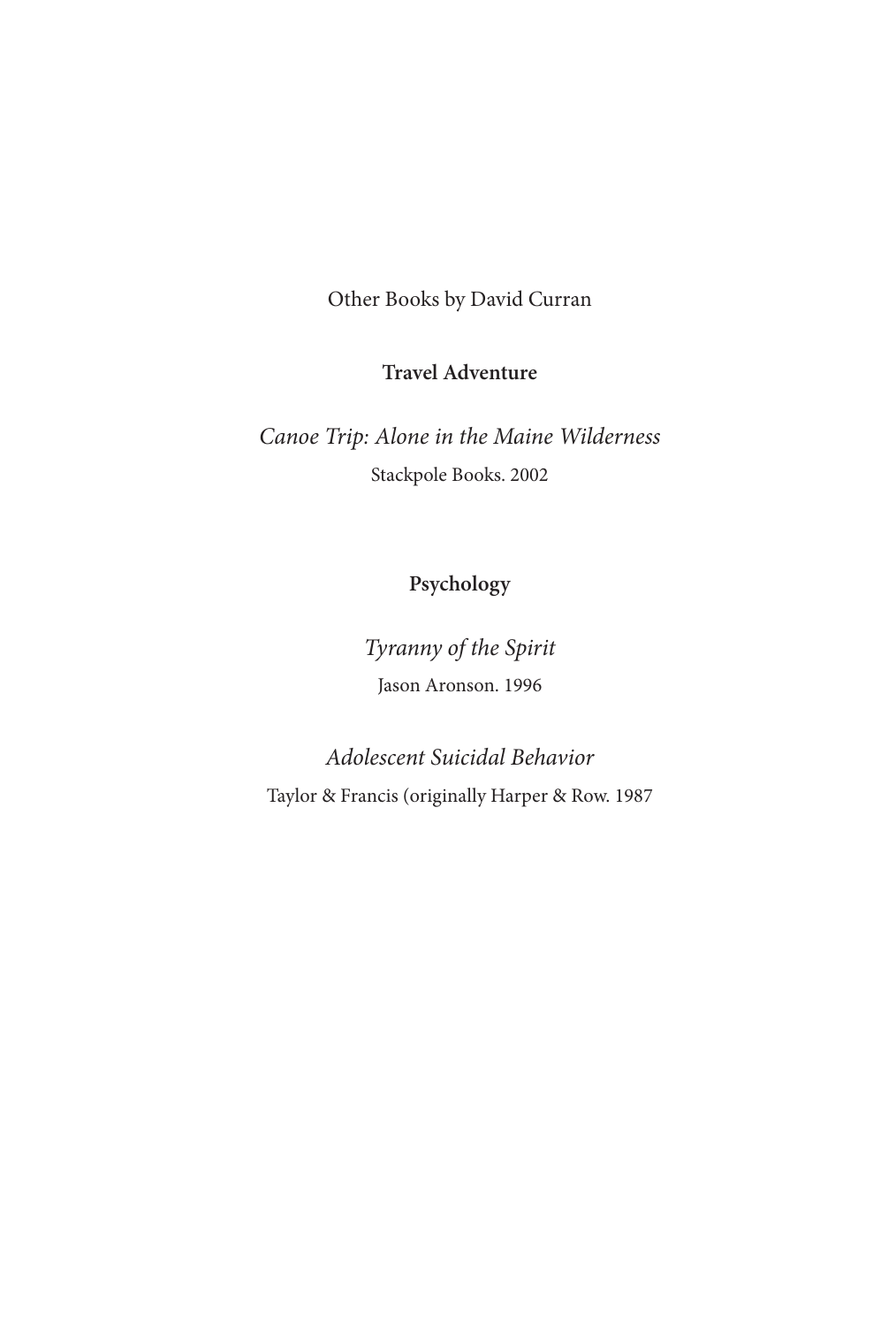

Lake Athabasca, the MacFarlane River and the wilderness region of northern Saskatchewan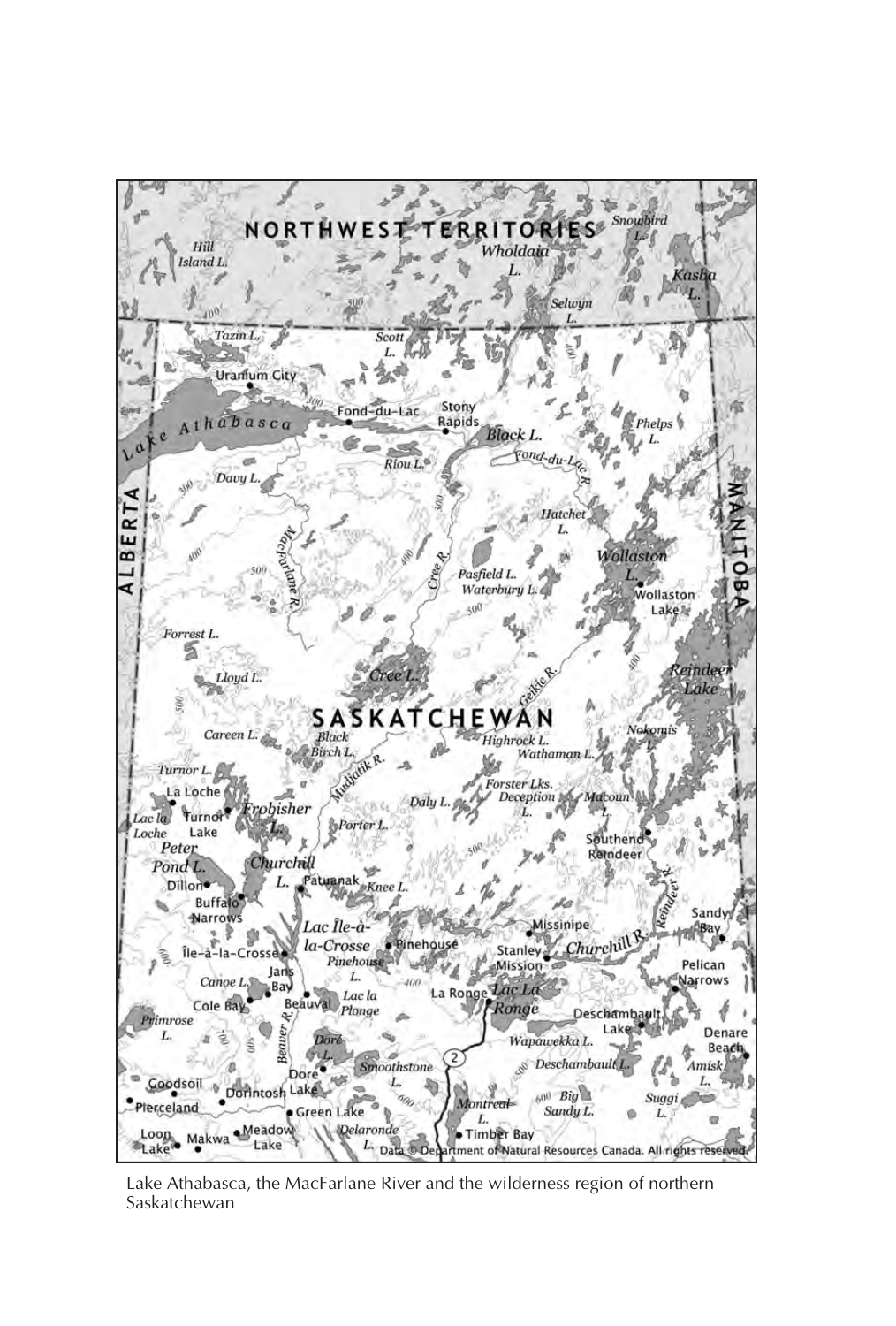# Chapter I

<sup>t</sup> he small plane rocked gently, a little to the right, then a little to the left. And when it did the land below rose up and replaced the sky, spreading  $\perp$  out to fill the scene. Each time the wing dipped, the pale green land and deep blue water filled each TV screen-like window along my side of the plane. Like the sky, it was vast and empty of the work of man. For as far as I could see in either direction the stony ground, the faint forests, the streams, the rivers, the ponds and the lakes stretched out to the horizon. Some lakes so large you could not see their end outside either window, and sprinkled with far more islands than could be counted in the time it took to fly over them.

Northern Maine, where I have canoed and over which I have flown, is called wilderness. You look down and see nothing but uninhabited forests for a hundred miles or more. But men have been there. The logging roads and remnants of logging roads, old and new, mark their presence. There is the occasional bridge across a stream, a Ranger cabin. It is unsettled, but it is not unused or untraveled. There was none of that here. Since leaving Saskatoon, now a couple hundred miles to the south, we had passed over the few towns that ring the city, the squared patchwork of prairie farmland, finally reaching the woods. For the next hour it had been just the woods and the water. No more pastures, no more homes or roads. No more man-made places or patterns on the ground. Two hundred miles north of Saskatoon we came down for fuel (as I said, it was a small plane) at La Ronge: a patch of asphalt and a single gymnasium-size building. There were no other planes. We trooped out onto the pavement and into the clear cool June morning to Cokes and bottled water and the cautious conversation of men who don't know each other. My partner, Walter, and I were the only canoeists. The rest,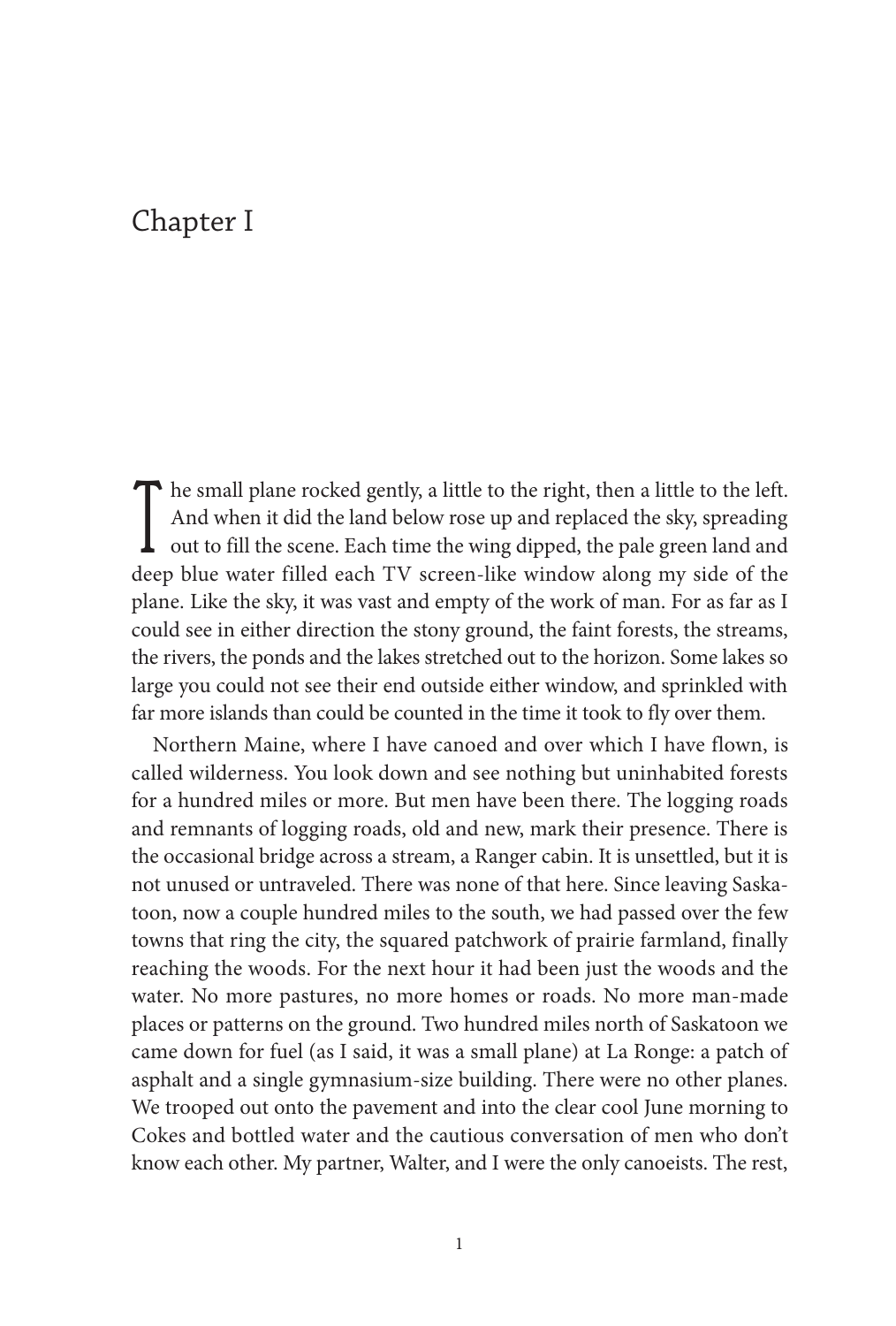about twenty men and a few kids, were fishermen and bow hunters in groups of twos or threes or fours en route to the sporting lodges of the Far North. Outside, our solitary plane was being refueled and the empty forest spread out low and flat around the quietest airport in the world.

Back in the waiting room at Hangar Nine at Saskatoon Airport we'd talked a bit with a few of the fisherman. Walter can speak their language and like tradesmen they discussed in jargonese the art and mystery of fishing in words and phrases largely incomprehensible to a non-angler like me. He had been Commissioner of Fisheries and Wildlife in Massachusetts for several years during the 1980's. He has fished and hunted just about everything worth taking all over North America and knows what he's talking about. He could deal with these people. I have never hunted and am tempermentally unfit for fishing. I went once as a child. My father took four of us boys. I spent the time running around with my brother Tommy while my brothers Chris and John tried earnestly to fish. I got a hook in my ear. A trout brook runs next to my house in Massachusetts. There is a deep cool pool where I always see them congregate in a silent woven pattern of movement like synchronized swimmers without the makeup and smiles. And they stay underwater, which I wish the synchronized swimmers would do. They aren't large. The biggest look to be about six or seven inches long. One day I decided to see if I could catch one. So I cut a pole, bought a few small fish hooks and line, dug some worms and walked down to sit by the pool. The fish swam away and hid behind a boulder in the stream. In ten minutes I went home. That is my fishing resume.

معصد

We began the day very early. Our instructions were unequivocal, printed and distributed to us by Blackmur's Athabasca Fishing Lodges who were managing our long journey north and, for Walter and I, our canoe rental and flights to and from our river destination. We were told that the van, which would carry us to Hangar Nine and TransWest Air, would arrive at the hotel at 5:15 a m. It would depart the hotel at 5:20 a.m. The five hundred mile flight up to Stony Rapids at the far eastern tip of Lake Athabasca would leave Saskatoon at 6:00 a.m.

We lined up for coffee at the self-serve pot. A couple of men had teenage sons and daughters with them, sleepy, slouchy and slack-faced thirteen and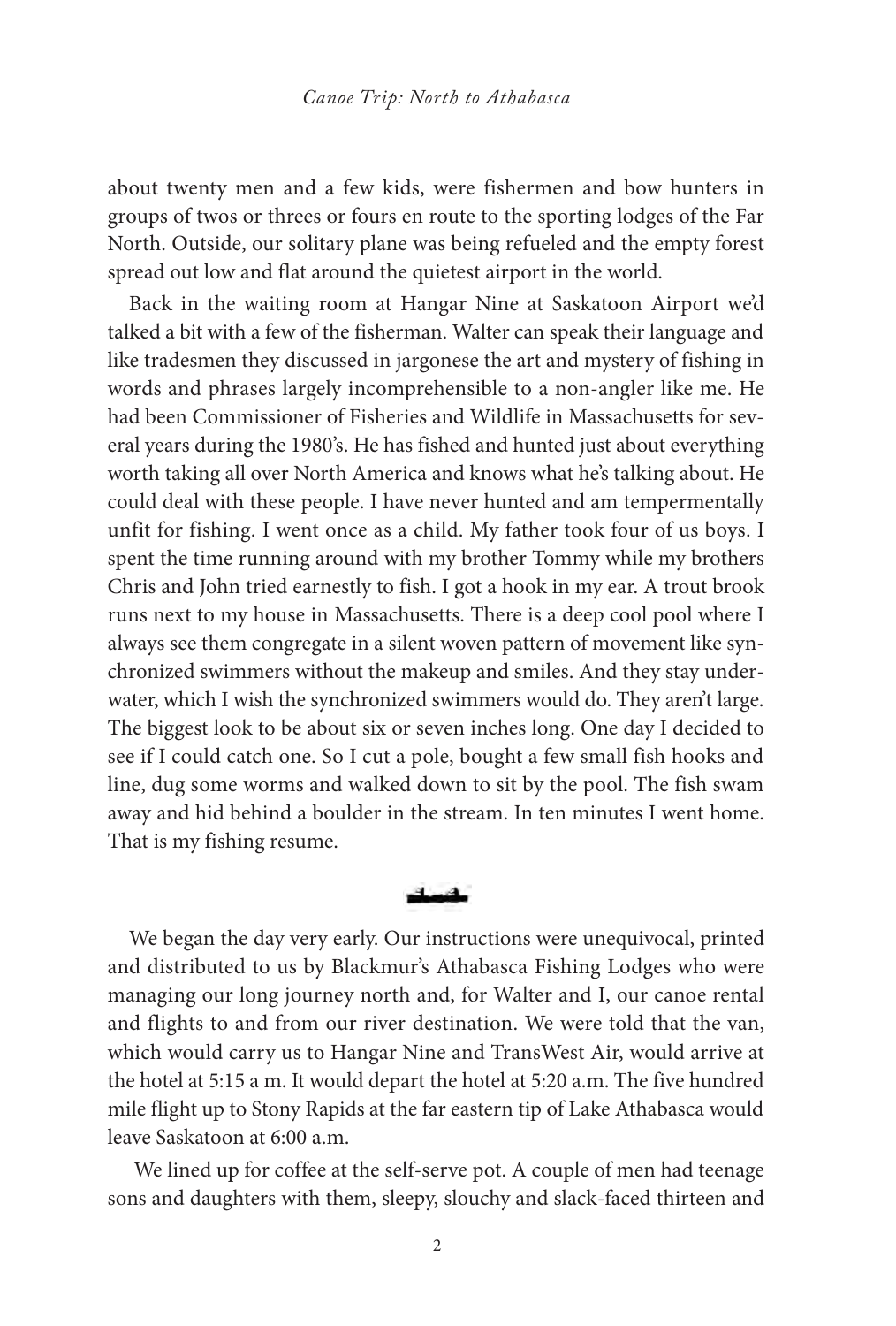fourteen year-olds who smiled weakly at their fathers' goofy attempts at stimulating some excitement in them for what lay ahead. The mood was light. Friends kidded each other in the disparaging manner of male humor, recalling past hunting and fishing failures and gaffes, all carefully exaggerated for the proper effect. There was some interest in us and in what we were planning to do. None of them had ever done anything of the sort. We were also the only ones from the East. All of these folks were from the American West, Midwest or South. There were no Canadians.

But here in La Ronge we all seemed more uncertain and ill-at-ease in this strange silent place, feeling the emptiness and the cold and the three hundred more miles north we soon would fly in that scuffed and faded little plane over there. The fuel truck pulled away. The pilot reappeared and we climbed back aboard for the second half of the flight. I was sitting alone next to the window. Walter was one row up and over on the other side. I was glad to be apart. We had been traveling together since 5:00 a.m. the day before and would spend many more days together before we were through. I wanted to be alone with my thoughts for a while and write a bit in my journal. But all I could do was lean my forehead against the window and stare at what was below.

This land was more than simply uninhabited, untraveled and unused. It looked new, freshly formed. The forest, even the individual trees, appeared sparse and thin and looked as if still in the process of filling in. It had the look of land just emerging from a deep hard winter right after the snow has melted and the ground seems flattened and barely awake, the green still slumbering underground, the debris of winter still pressed hard into the land, a prevailing grayness where only the hardiest trees and shrubs produce their green. The last of the five great ice sheets, each a mile thick, receded from Saskatchewan 10,000 years ago. For two million years each in turn had crushed its way across the ground, then scraped it raw as it drew back, leaving the land to struggle to renew itself, only to be frozen and buried again. This land below looked as if it was just beginning, still struggling, still new.

The first humans came here just eight thousand years ago, while the great glaciers still hovered just to the north and sent their melt waters and cold winds flowing across these lands. Much of that water remains in the province's lakes and ponds, over 100,000 of them in the northern half alone, many of which are still unnamed. The people followed the big game herds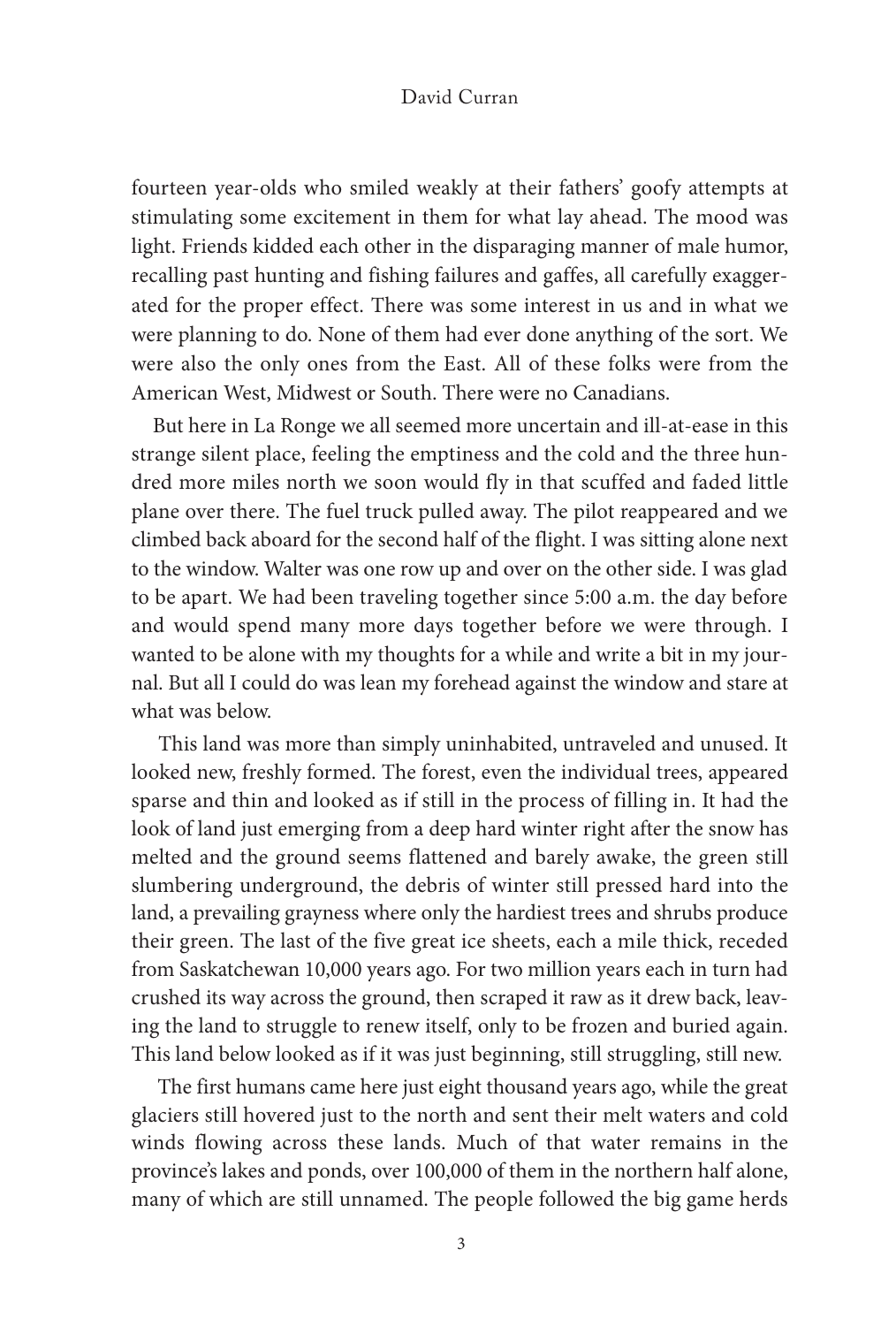out of Siberia, along the coast and through the ice-free inland corridors heading south. Modern humans had reached the Middle East from Africa about 100,000 years ago. He arrived in Europe around 40,000 years ago. He does not appear in the Saskatchewan region until 6,000 B.C., until the last of the ice had gone. It is new land and even now man has not yet marked much of these northern parts. He has hardly set foot upon it at all. And this is how it looked to me as we flew overhead, racing above at great speed, yet for over two hours, seeing nothing but the thin trees, the rocks and the water.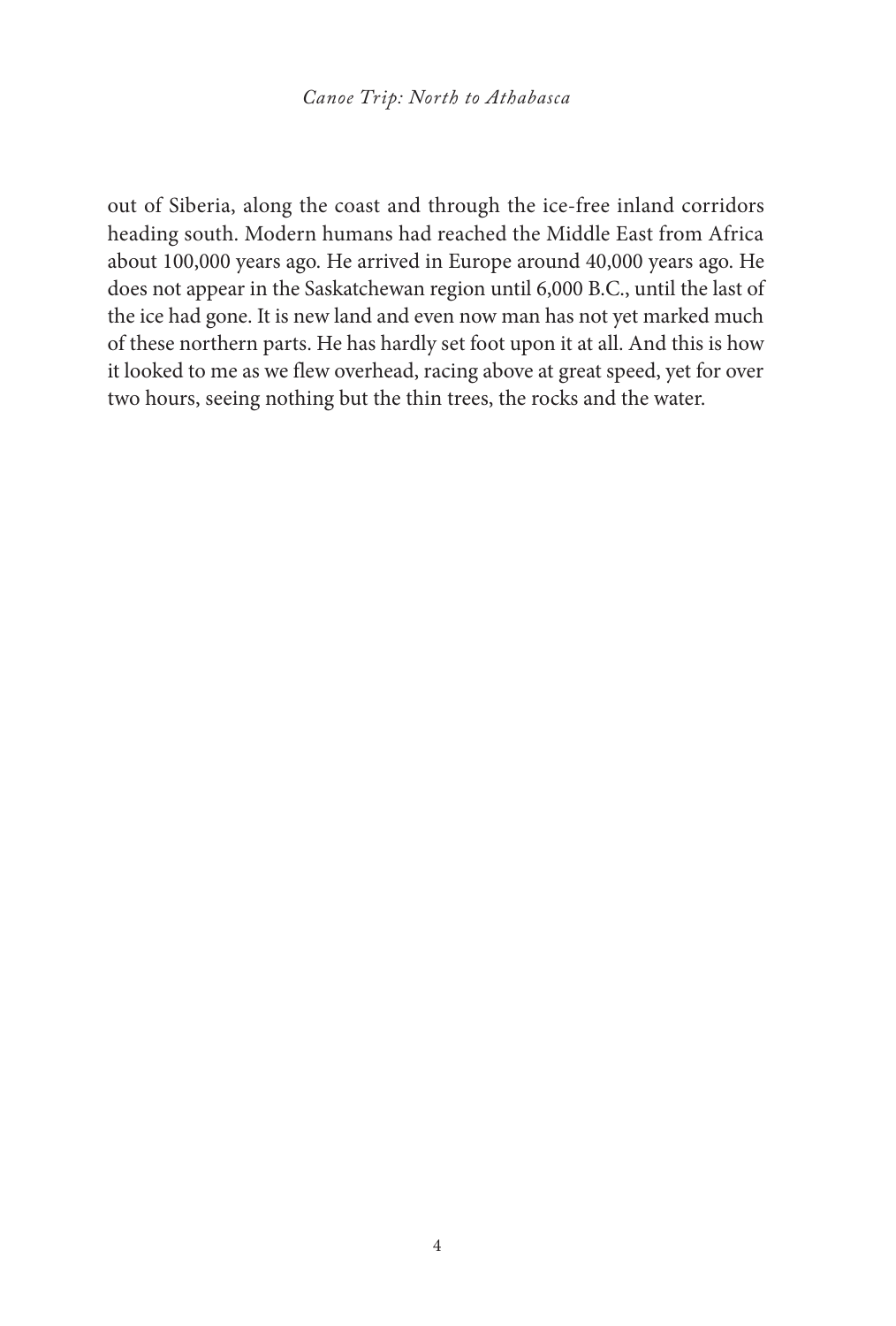# Chapter II

**I** had canoed in northern Maine for five years. I had done all the wild rivers there that I wanted to do, at least twice. I had written a book about my experiences there. Writing and wilderness canoeing are great loves of mine. I very much wanted to write another book about it. I very much wanted to find a greater, more remote wilderness challenge. I am not sure which need drew the other. I suspect I needed something different worth writing about. So I looked north, via the Internet. I began in Quebec, looking for a river with the right blend of ingredients; a minimum of lake travel, portaging and Class III+ rapids and a distance worth doing (somewhere between seven and fourteen days). I did not want a river that tended to flow in the direction of the prevailing winds. I needed a river that didn't dry up by mid-June. I wanted one with a pretty continuous moderate current, interesting scenery and as remote as possible. Long canoe trips are hard work but I didn't want it to be any harder than it had to be.

Canada has about a billion rivers, so I figured there had to be one for me. Quebec is right above New England and once you get above the St. Lawrence River, it's increasing wilderness all the way to the Ungava Peninsula and the Inuit country. But there was always something wrong. The rivers I found were either too rough, too slow and marshy, too many big lakes or the river was too short. I found that a majority ran west into Hudson Bay and that was not a particularly good thing in my view. I read how winds and tides were often a torment to canoeists as they neared the Bay. Weather there was notoriously bad and the whole lowland area was a particular paradise for black flies and mosquitos. I had read a couple of accounts of trips in that region which did not sound like fun.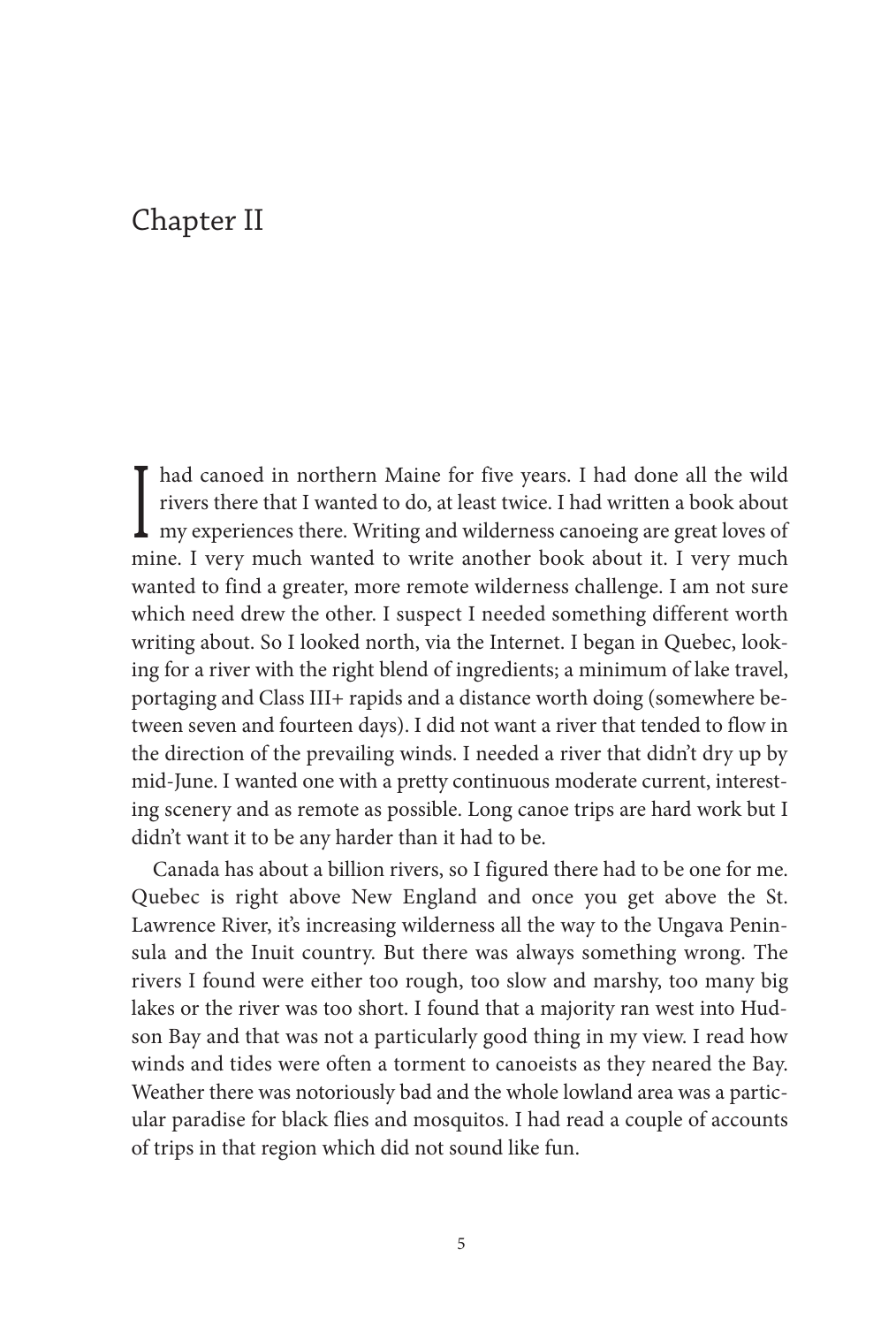Weather stories were a deterrent for me in considering the far north of Quebec and the entire Labrador area. I must make clear that I know absolutely nothing firsthand about the rivers of Quebec and therefore everything I have just said may be wrong. Nonetheless those were my impressions.

A few rivers intrigued me. However, either I was unable to find enough information about them or the information was only available in French. I had been traumatized by the French language at an early age. My elementary school had decided to offer French classes to third and fourth graders who were in the top reading group in their respective classes. I was in third grade and apparently I qualified. I have always suspected, however, that my third grade teacher, who had for some reason taken a firm dislike for me (though I'd been such a lovely and innocent child), placed me in the highest reading group just to get me out of her class for a little while every day. In any case, my mother was thrilled and signed me right up. She had high hopes for me in general. She was a well brought up woman and mired in an epic and doomed struggle to inculcate some degree of culture and intellectualism into her six sons. She leapt at the chance to speak French at home to someone other than herself. To me it was girlie. I was the only boy in a French class of all girls. It was a girlie sounding language and my mother and teacher, both girls, were the ones who wanted me to do it.

I almost learned some French my junior year in high school, my seventh year of French. We had a fine and patient man as our teacher, an Israeli émigré who had somehow found his way to Marlboro High School in Massachusetts and my class of third year (of high-school) French students. Mr. Nahoumi impressed us all as a highly moral man, but also kind and forgiving of our incomplete development. Billy Cook sat at the rear end of my row. He was a noted artist, famous for his high quality, tastefully done, pencil sketches of female nudes. He always had his sketch pad with him in every class and often spent class time working on his drawings, such was the depth of his dedication to art.

Now and then, when Mr. Nahoumi was at the blackboard with his back to the class (something should be done about this persisting teaching technique of turning one's back to the class; no good comes of it.), a low-toned tittering would rise and swell toward the front of the room. I would turn around and there would be Billy, holding one of his drawings up over his head facing forward. He was good like that. Always generous about allowing people to view his works. And he had style in his presentation. Nothing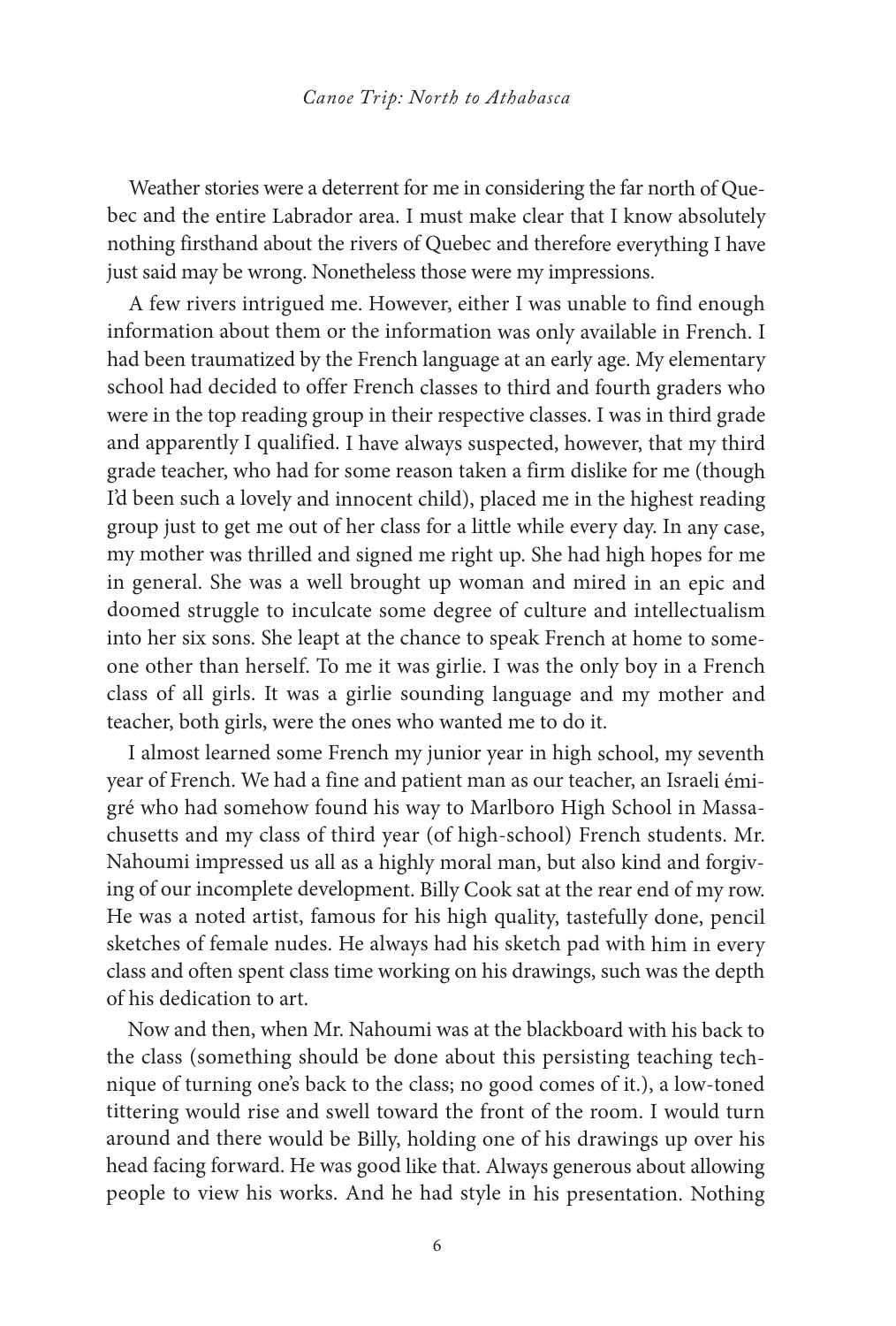grinning or self-congratulatory about it. He was entirely undemonstrative. I always respected him for that, though of course I never told him. That sort of thing hadn't been invented yet among boys. Thin, pale, freckle-faced Billy would just quietly sit there with a straight face. It was clear though that what he really valued was Mr. Nahoumi's opinion. After all he was foreign, spoke French and as a very highly moral man, would be a good judge of the quality of Billy's work. And from where I sat it always looked great. These seemed to be very nice-type girls. Probably college girls. Very tastefully done. We waited for Mr. Nahoumi to turn around. It would take him a few moments to realize what was going on and to focus in on what Billy was holding up for him. The rest of us remained dead silent.

"Ah Mr. Cook, I do not think we need that type of material here." His face would scrunch up as if he had just smelled something bad. But he did not yell or get mad.

"But Mr. Nahoumi, do you think this is a good job? I spent a lot of time on this one. You didn't seem to like the last one too much."

"I'm sure it is excellent, Mr. Cook. But you must put it away for now."

Billy would put it away and that would be the end of it for that day. As I said, Mr. Nahoumi was a kind and patient man. And I did pay attention and do my work for him. But it was far too late. And that is why, despite another year of French in college, I could make little sense of the description of la Rivier Mistassibi Nord-est in south central Quebec.

I bought a road map of Canada, the best I could find, which for my purposes was just about useless. I pored over it anyway, studying territory through my magnifying glass, as if it might help me see the running water. Though you can't learn a damn thing about a river this way, I was compelled to try. But my map was completely inadequate and half the time the river I was looking for wasn't on it.

Ultimately I left Quebec and headed west. Next thing I know, I'm in Manitoba. The idea of it seemed a bit preposterous. What business did I have thinking I should go to Manitoba? It even sounded comical. I imagined myself proclaiming to friends and family, "Well, I'm going to Manitoba!" Sort of like saying, "I'm going to Kathmandu!" It sounded like the punchline to a joke. But I found some intriguing rivers there and a lot of information—in English.

I looked at the Seal, the Bloodvein and Hayes rivers. Then I slipped north. On the "Blazing Paddles" (what a name!) website I found an account of a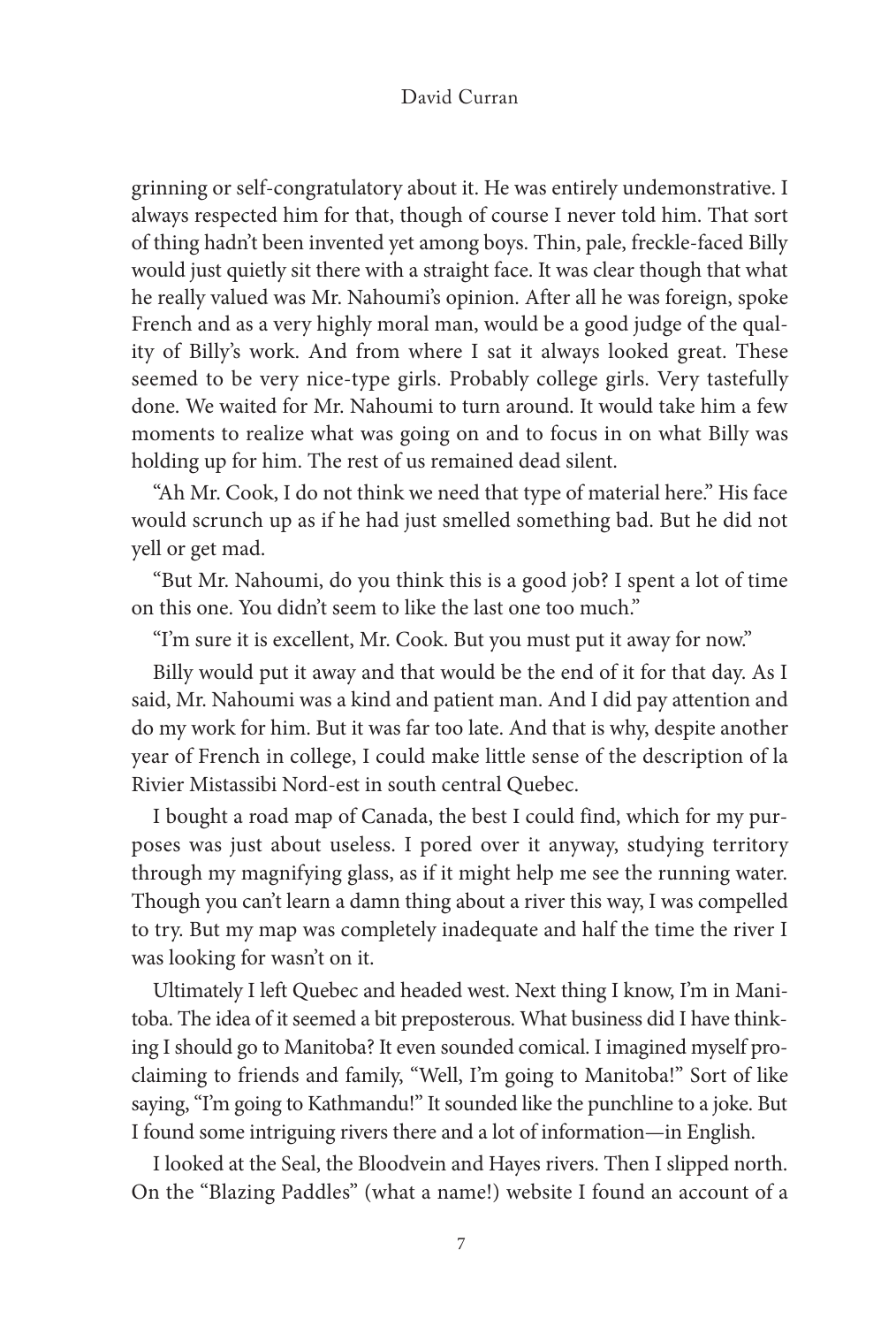trip on the Thelon River up in the Northwest Territory and Nunavut. This I took very seriously. The stretch of the Thelon from the Hanbury River junction to Aberdeen Lake was the right length, with a nice strong flow, easy rapids, no tough portaging and no lakes. It had caribou herds and wolf and musk ox. I had read Cliff Jacobson's book, *Expedition Canoeing*, paying very close attention to the section on the joys and hardships of Barren Lands travel. I read the chapter on the Thelon in the book *Paddle Quest: Canada's Best Canoe Routes*.

I had decided from the start that I would not do this trip alone, as I usually prefer to do. The sort of place I intended to go this time was to be much more remote and thus more dangerous than anything I had done before or is available in Maine or for that matter anywhere in the lower forty-eight states. On page sixteen of *Expedition Canoeing*, Cliff Jacobson says, "Twenty years of canoeing experience in the Allagash [Maine] or Minnesota Boundary Waters doesn't qualify you for an Arctic adventure." When I first read that it pierced me deeply and made want to respond proudly, defiantly, defensively, moronically with, "Oh yeah?!" or something of that quality. I had just seen the release of my first book on wilderness canoeing, featuring a trip on the Allagash in Maine as the centerpiece of the story. But he had a point. I wouldn't have been looking at maps of Manitoba and Nunavut if it were not so. I thought maybe four people would be good for a trip like the Thelon. Jacobson recommends six as the safest number, when possible, for a number of reasons. One of which is that if a canoe is lost or damaged beyond repair, the two remaining ones can carry the others by only increasing their loads by one-third. Whereas with only two canoes (four people) the load on the single remaining boat would be doubled and impossible to safely manage. However, I couldn't imagine where I would find five people who could and would do this and did not want to hitch up with complete strangers or join a professionally guided trip.

A while back I had asked my friend and neighbor, Walter Bickford, if he would be interested in a long wilderness canoe trip somewhere up in Canada. A real expedition-type trip in real remote country. I asked Walter for several reasons. He is a very capable, knowledgeable, experienced canoeist and outdoorsman, a professional naturalist and, in short, knows a lot more than I do about all these things. I wouldn't consider going with anyone who knew less than me. In addition, he likes the idea of experiences such as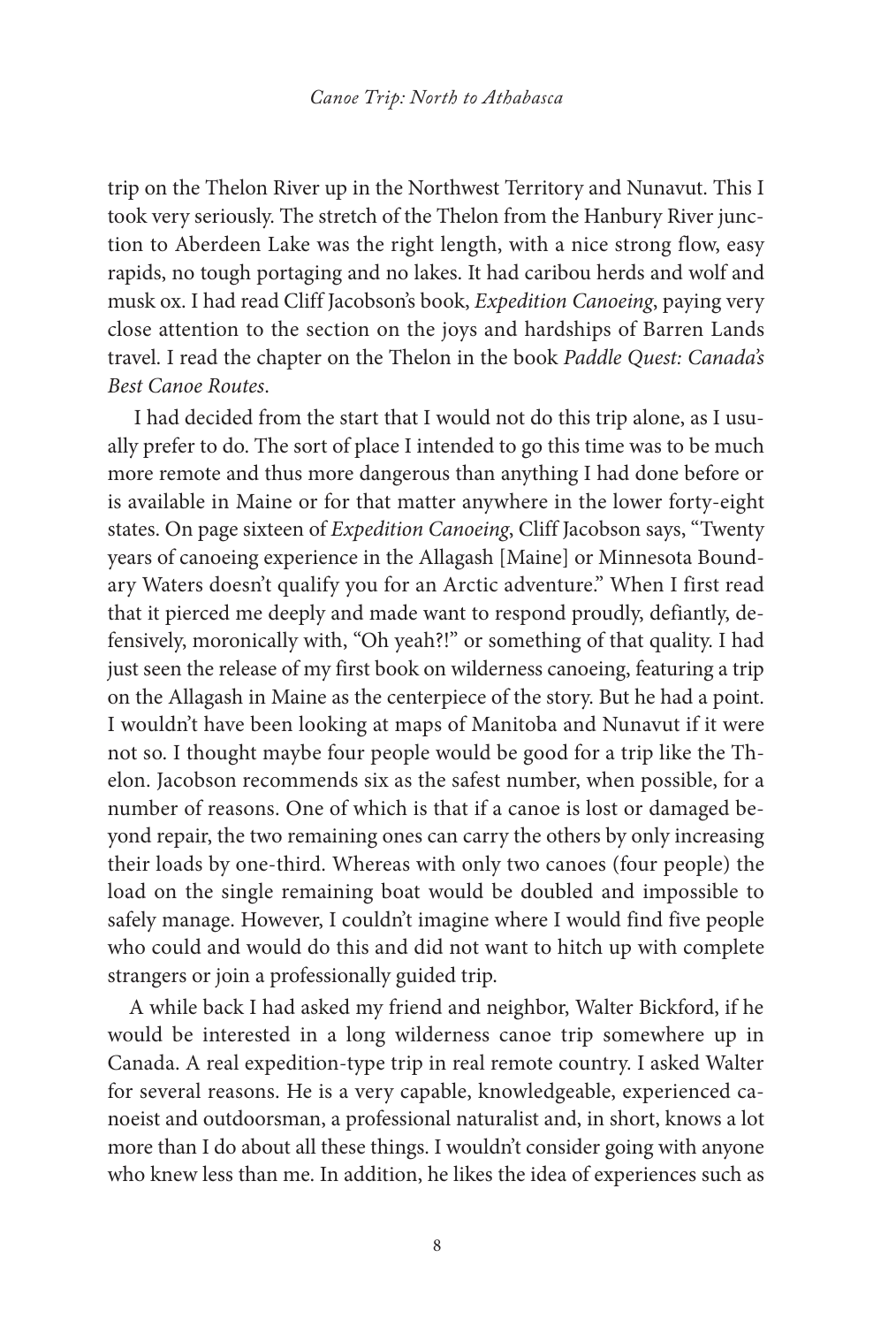these and though he is sixty years old, has the will, the health and the energy to see it through. He has the build and temperment of the Voyageurs of old; short, sturdy and hyperactive, his thick pure white hair the only clue to his age. I also believed he'd have the time and money. Finally, I thought I could probably get along with him and he with me.

I made copies of all the accounts and relevant information on the Thelon and a couple of Manitoba rivers and brought them over to Walter's house for him to read and consider. I asked him to think about a couple of other suitable pairs he might know who might be able to come. I don't know people who engage in this kind of behavior. It was August when I handed him the material. Meanwhile, I kept reading.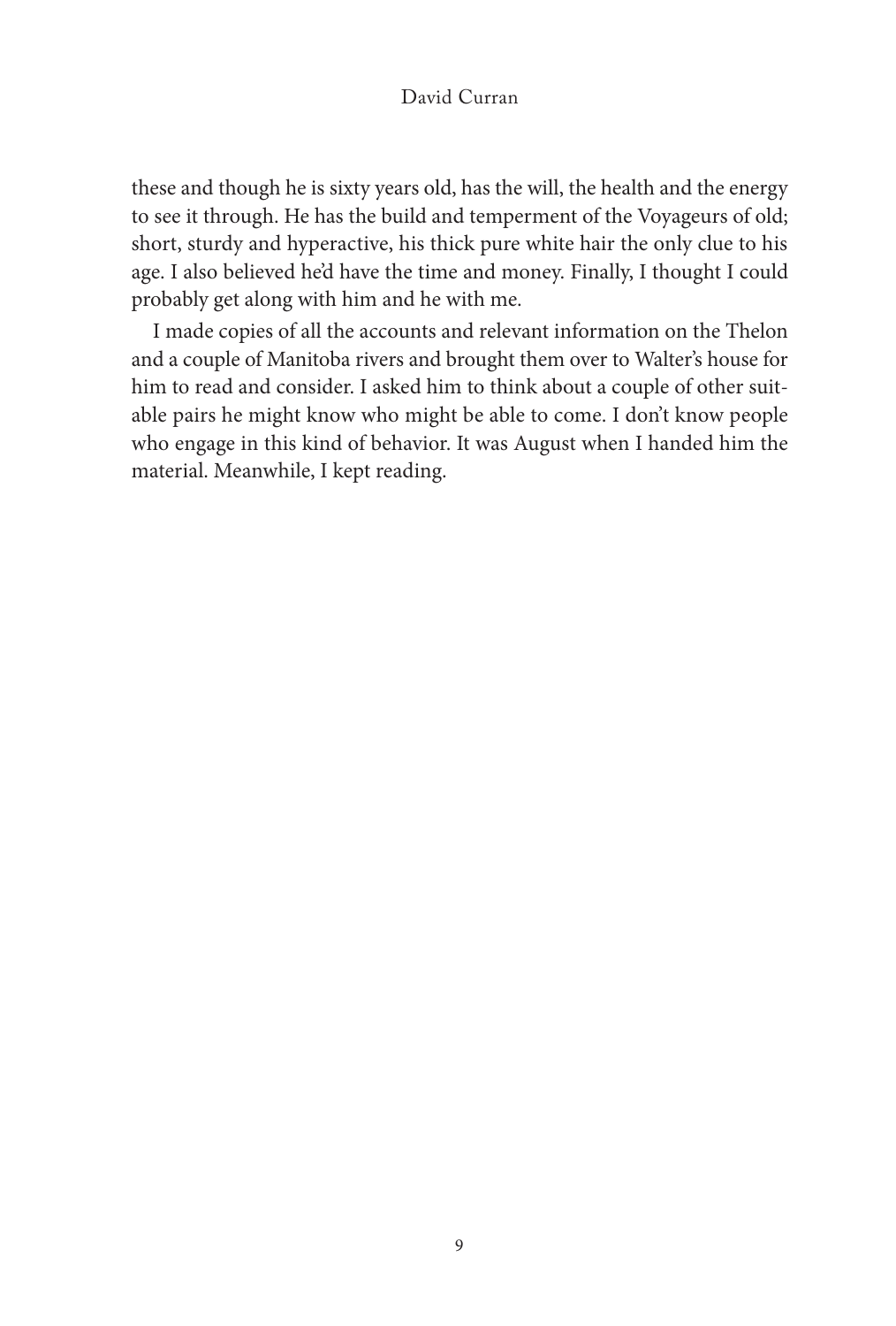## Chapter III

T he MacFarlane River rises in obscurity from a cluster of small lakes and streams in north central Saskatchewan. It flows north over sand and stone, fed as it goes by small streams, by two large lakes and by the Snare River, which joins it along the way. It weaves through a hilly terrain of eskers and kames, drumlins and dunes, the lumpy landscape of glacial remains. It cuts sandstone gorges and roars over precipice falls. Sunny jack pine forests line its banks above endless carpets of pale blue caribou lichen. It runs one hundred and eighty miles north, through remote country, emptying into the great Lake Athabasca at the northern edge of Saskatchewan, nine hundred miles north of the Montana border, just south of the Barren Lands of the Northwest Territories.

It has always been an out-of-the-way river running through an out-ofthe-way region and remains so today. In this country it has always been the caribou that have determined where the people would go. The MacFarlane is not situated along the habitual migration routes of the great caribou herds. For thousands of years they have moved through northern Saskatchewan en route to the Barren Lands in spring and early summer, and then south again to spend the winter within the forests around Athabasca. The vast crescent shaped lake, one hundred ninety five miles from its eastern to western tips, forces the herds well to either side of the MacFarlane's territory behind the lake. This was and is the territory of the Dené, who have followed the herds as nomadic hunter-gatherers since their arrival on the North American continent. Like the wolf, whom their creation myths teach that they are in part descended from, they have stalked, hunted and most of all, relied upon the caribou. It was central to their history, their continued existence and their identity. They were the "wolf people," the "caribou eaters" and were known as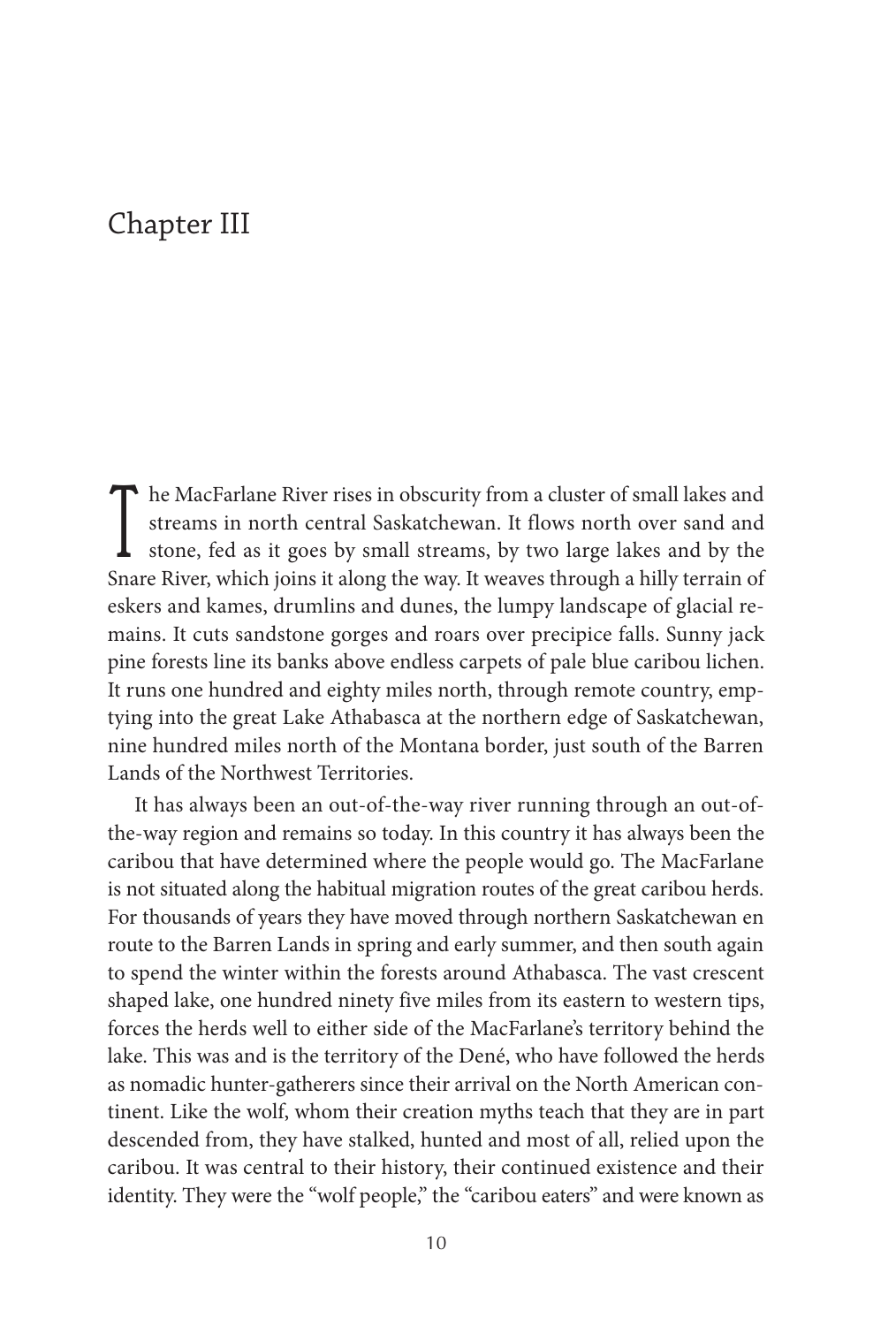such by neighboring tribes. They maintained much of their traditional lifestyle into the 1960's. The caribou were not expected to be found in great numbers around the MacFarlane and so neither were the Dené. To this day, their settlements at Stony Rapids, Fond du Lac and Black Lake are all along the eastern migration routes of the Beverly and Qamanirjuaq herds, and at least one hundred miles northeast of the MacFarlane.

Europeans entered northern Saskatchewan in the late 18th century. Samuel Hearne and Peter Pond, Philip Turnor and David Thompson explored around and about Lake Athabasca. They came or were sent, to extend the voracious search for furs and for trade routes. They came searching for a water route to the Pacific and to extend British Canada across the continent. They traveled great distances along the rivers and lakes of northwest Canada, drawing maps and building trading posts. But for them the fur trade, in Dené territory, never became a success. Even for the legendary voyageurs, capable of prodigious feats of labor, access to the area was especially difficult, requiring many long brutal portages.

The Saskatchewan, Clearwater and Churchill River systems to the south offered far easier access routes and plenty of beaver. Most important, the Dené, unlike their Cree neighbors to the south, had little interest in beaver trapping or trade with the whites. The caribou provided them with virtually everything they needed. There wasn't much the white men could offer of equal or greater value that could tempt them to change their lifestyle. The caribou gave them excellent hides for clothing, bedding, bags and lodge coverings, babiche (rawhide thong) for bow strings, snowshoe lacings, gill nets, tump lines and drum heads, to name a few. Antler and bone provided fishhooks, fleshers and scrapers, awls, needles, beamers, hafts, spear and arrow points. And it gave them most of their food. The material was of their environment and worked in their environment better than just about anything else. Mainly, however, they were linked spiritually to the nomadic ways of the caribou. The relationship was woven into their mythology and religion, their calendar and gender roles, more deeply than we can know. If they could not follow the caribou they could not be Dené They could not go off searching for beaver and follow the caribou too. By the end of the 1790's the fur business in the area was abandoned, leaving the quietly out-of-the-way MacFarlane River region as unexplored territory.

One hundred years later, explorers re-entered northern Saskatchewan, this time as surveyors for the Geological Survey of Canada. In 1892, J. B.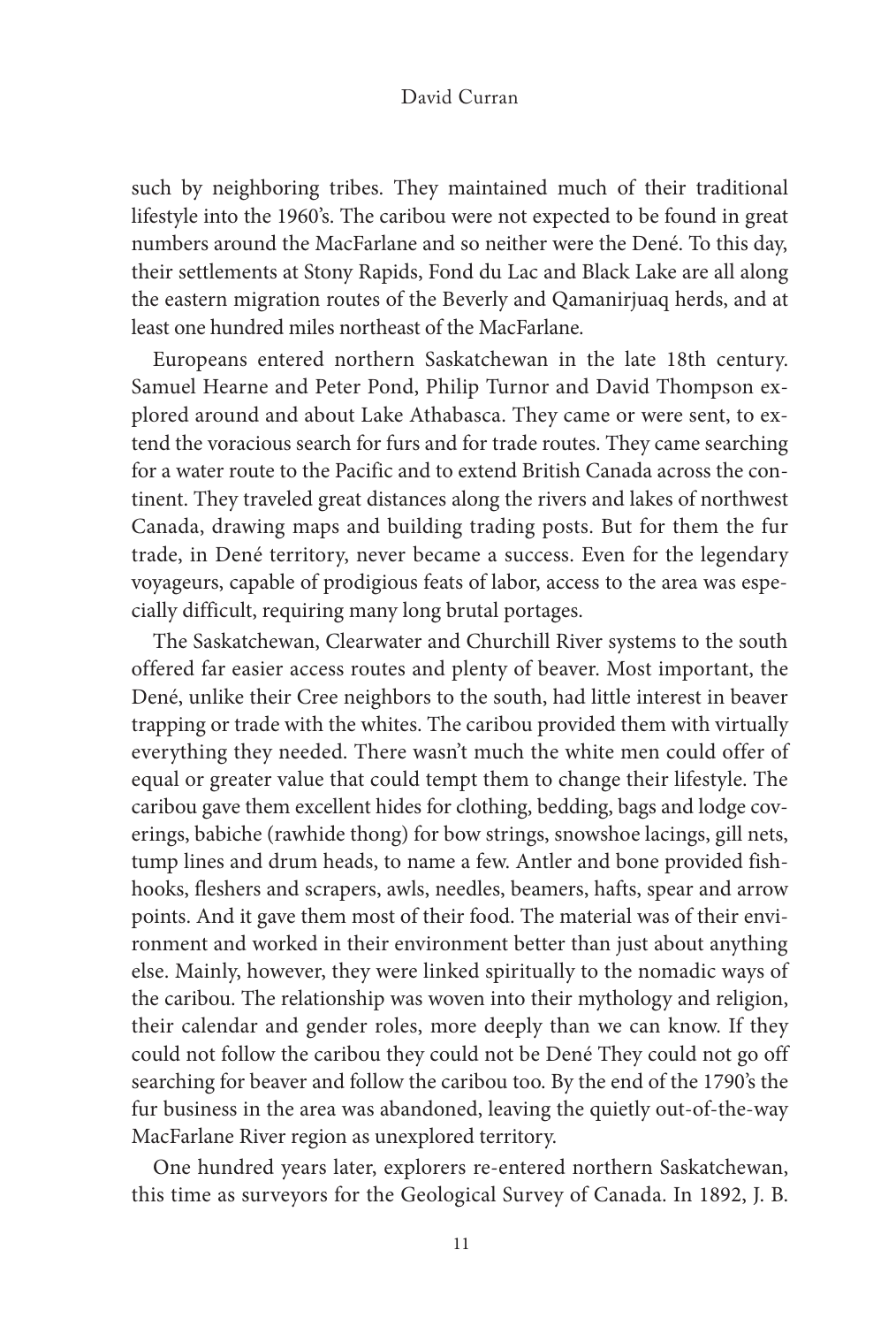Tyrrell and D. B. Dowling circled the area of the MacFarlane, traveling the north and south shores of Lake Athabasca and the water routes well to the south, east and west of the MacFarlane, a route encompassing an area of 60,000 square miles, of which, in the words of Tyrrell at the time, "…nothing was definitely known." But they never neared the MacFarlane, other than to skirt its mouth as they reconnoitered the south shore of Athabasca.

Others had passed it before. Philip Turnor in 1791 noted the giant sand dunes looming over the lake shore near the MacFarlane's mouth, describing them as "…a rising sandy desert of a yellowish white colour." J. B. Dowling, with his native guides, passed its mouth and was told of the many waterfalls that filled a gorge a short distance upstream. The river then was called the Beaver River by whites and some natives, and the Grand Rapids River by others. Tyrrell and Dowling finished their survey leaving the MacFarlane untravelled and its nature unknown.

During the 1930's trappers returned to the north. This time they were Canadians looking for an alternative to the joblessness of the Great Depression. Fur prices were sky-high and men fanned out by canoe and on foot when the waterways froze, moving deep into the interior. A long abandoned log cabin on Brudell Lake on the MacFarlane River is evidence that at least one trapper found his way there. Around that same time, the river also received its present name, given in recognition of the long career of Roderick MacFarlane, a former post manager and explorer for the Hudson Bay Company. This renewal of the trapping life, described wonderfully in A. L. Karras's book *North to Cree Lake*, flickered briefly and went out, and by the start of World War II the woods and waters of the MacFarlane were quiet and lonely once more.

By September, I had slipped into Saskatchewan in my ongoing research and came upon an interesting article by Doug McKnown on the "Canoe Canada" website about a wilderness river canoe trip he had taken a few years back. It had previously been published in the Spring-1999 issue of *Journal of Canadian Wilderness Canoeing*. I remembered having heard of the river before. I got out my *Expedition Canoeing* and *Paddle Quest* books. Both had sections on McKnown's river, the MacFarlane. It was described as "rarely traveled…about as remote as any river in Saskatchewan…virtually untouched wilderness, devoid of human presence…set in extremely remote country…virtually untravelled…a remote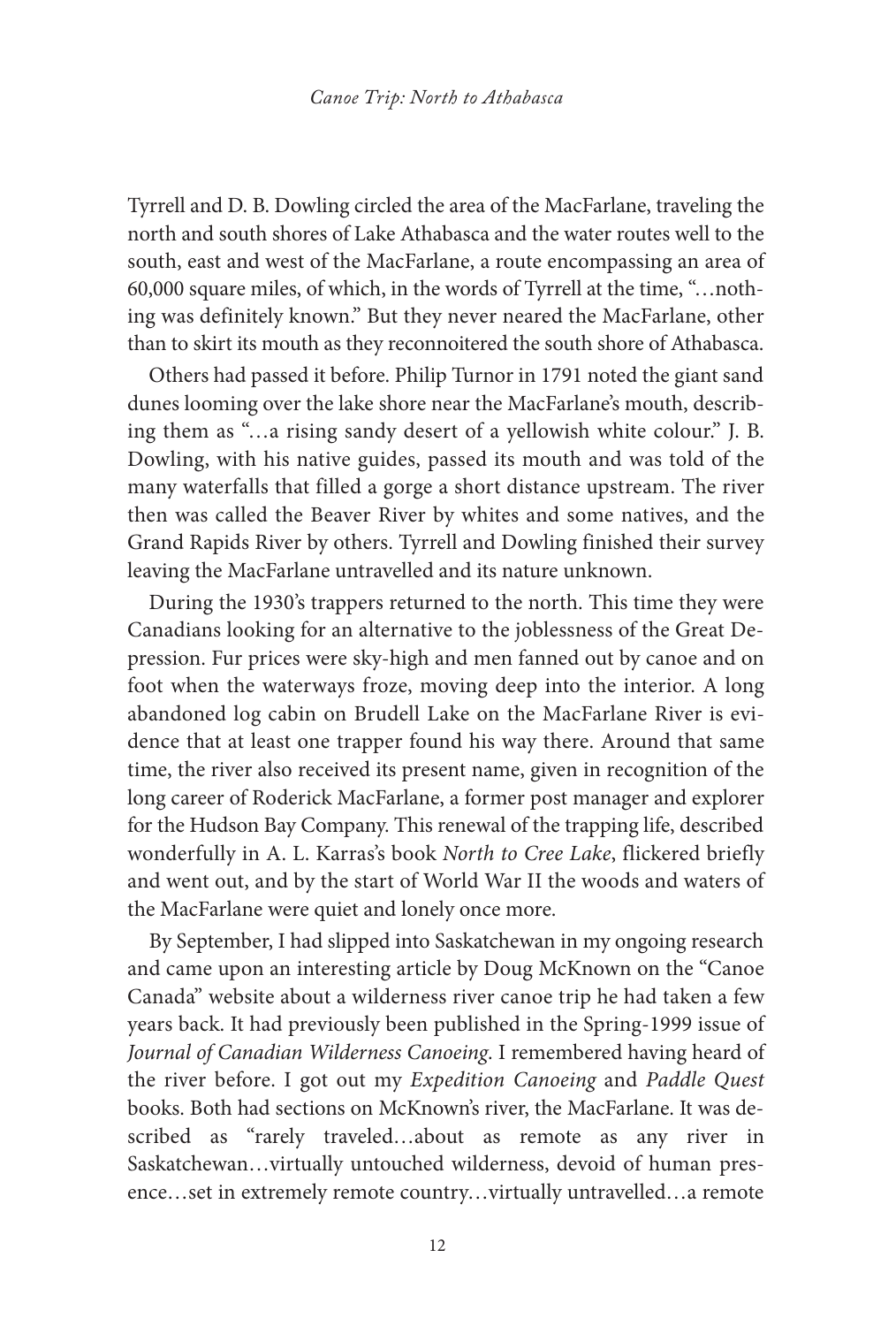and challenging river…you won't run into other people." Mostly though, it is unknown, and isn't referred to at all.

Dave Bober, who wrote of his 1991 MacFarlane trip in *Paddle Quest*, spoke of the thrill of "paddling a river without a written record from previous travelers." This was the one. I felt that it had found me, rather than the other way around. I copied the articles for Walter and began telling family and friends, "I'm going to Saskatchewan!"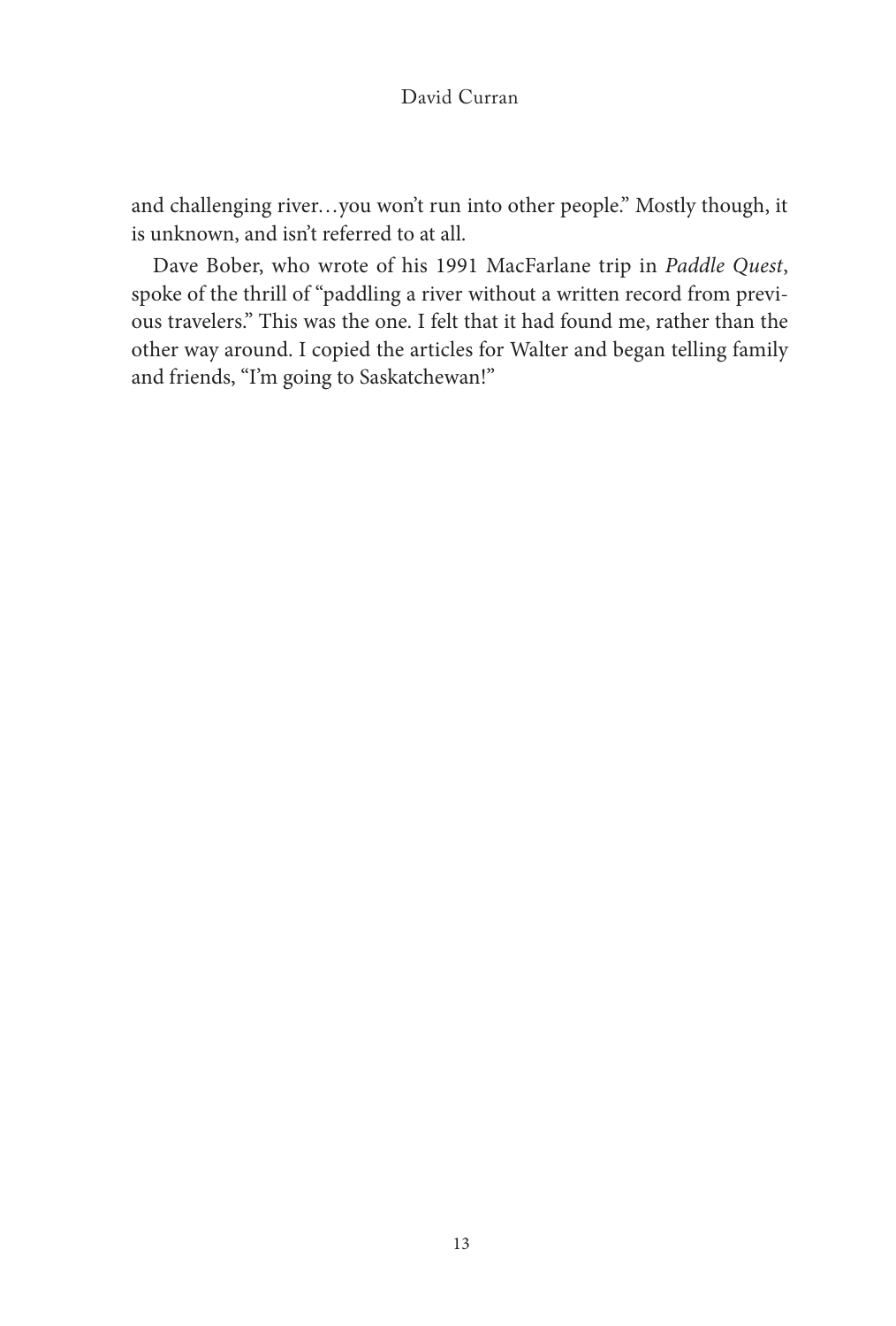## Chapter IV

F rom across the aisle Walter gestured for my attention. Engine noise and<br>a loud persistent whistle from a faulty rear door seal created a hammer-<br>ing racket inside our metal tube that made verbal communication im-<br>possibl a loud persistent whistle from a faulty rear door seal created a hammering racket inside our metal tube that made verbal communication impossible. He was motioning for me to look out my window at something on the ground. A river snaked its way through the land below us in curves, curls and loops. Possibly one of the ones that flowed from the south into Cree Lake. Walter was smiling and nodding. I wasn't sure why. It may have been because this river seemed to have ample water with no sign of running dry. I sure as hell hoped so. I had received plenty of assurances that the water level this time of year in the MacFarlane would be fine. But I'd been surprised and deceived before.

The previous summer I had made plans to solo canoe a seventy-mile stretch of the Nepisiquit River in New Brunswick in late June. Water levels there, as in northern Maine, had been running low and lower the past few years. Snow fall and spring rains had been light again. But I had maintained e-mail contact with a New Brunswick canoe zealot calling himself "Nanook of the Nashwaak," who ran a website about New Brunswick canoe rivers. Through him and his contacts I had gathered information and tried to keep up to date on water levels. No electronic water gauges were in place. I also connected with a New Brunswick forest ranger who ran a shuttle service in the area. He would help bring me to the river put-in and then deliver my truck to the agreed upon downstream takeout point. He was my primary source of up-to-date information on water levels. A couple of weeks before the trip I checked in to see how it was holding up. "Everything is fine. Plenty of water." At about the same time I was getting reports from Nanook that some nearby rivers had run low and were not canoeable. Rivers in the same area can certainly differ for many reasons, but I could see no good reason,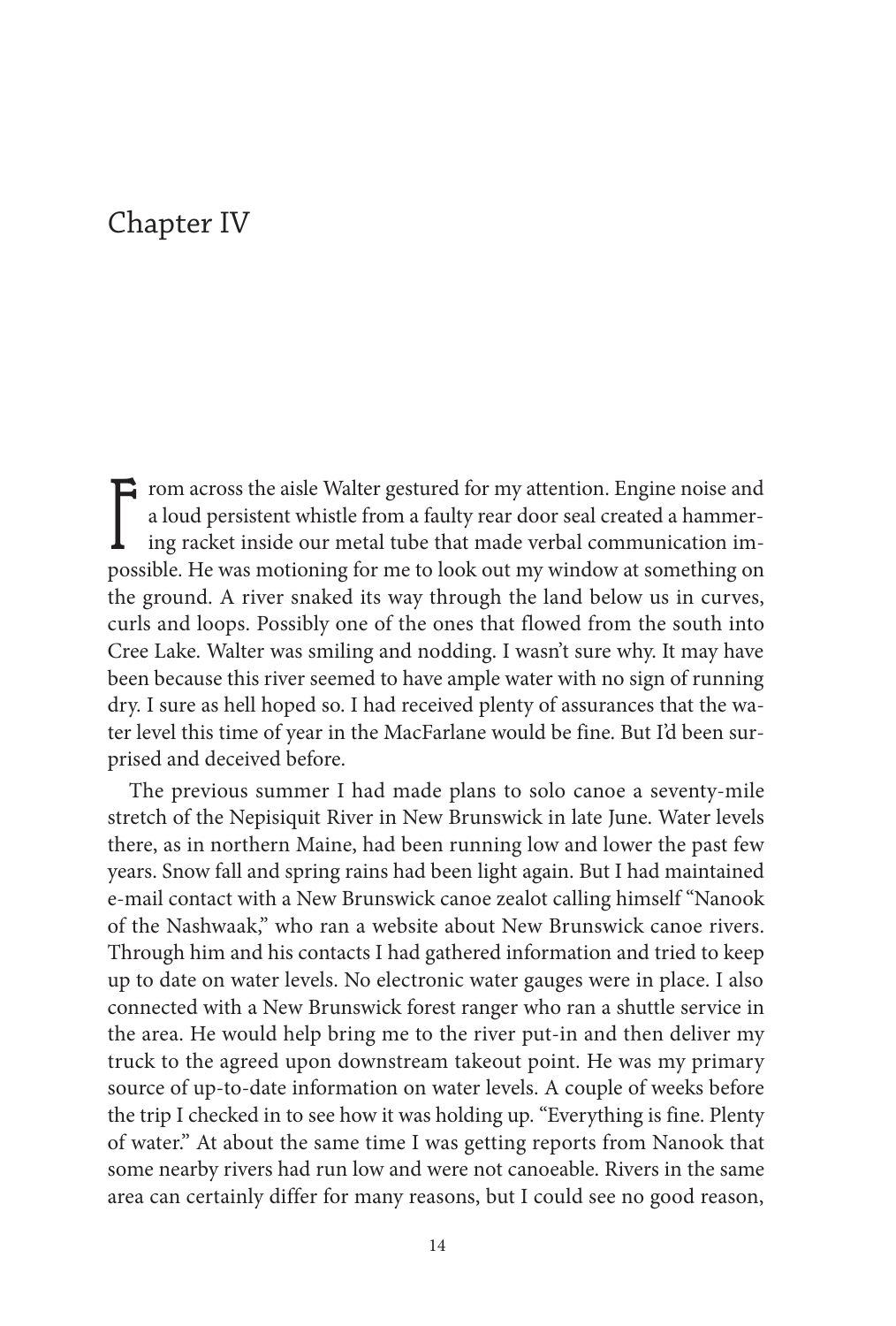nor was there anything in the information I had gathered over the past few months that would set the Nepisiquit apart from these other rivers regarding their water flow patterns. I didn't want to obsess on it, so I left it alone and waited until three days before my planned departure before I called back. I also decided to vary my source of information. I had a phone number for a ranger station near the river and called it for an opinion. I told the voice on the other end of the phone that I was planning to canoe the Nepisiquit in a few days and asked what he knew about its current water level and its fitness for canoeing. He said he really wasn't sure and gave me the number of the ranger station right on the river, saying that they would know best. I recognized the voice, the slight Quebecois accent. It was my shuttle guy admitting he had no idea, but not knowing to whom he was admitting it. I called the other ranger station.

"Well it's running pretty low. From where you said you'd be putting in it's pretty much rocks and puddles. My son and I were down there last week and it wasn't much good. So your first fifteen miles or so really isn't canoeable. You could put in at (such and such a place) and it'd be fine from there."

I called the shuttle rangers' home phone, from which he conducted his side business, to cancel. His wife was indignant, insisting the water was fine and that they do it all the time. "Plenty of water," she said. I didn't tell her that her own husband had admitted he had no idea and that she was lying at my expense. I stuck with what the other ranger had said, the ranger her husband's station had referred me to, I added, and left it at that.

I smiled weakly back at Walter and nodded as if I understood him. But I couldn't rouse myself from the gloominess I felt. The landscape below me summoned up only images of loneliness and danger. I looked at the endless scrubby forest, the bogs and the rock-littered terrain and could only think of what it would be like if we lost our canoe and supplies in a capsize and had to walk out. I looked down at the blue-blue waters of a large lake and felt it on me, penetrating, cold and wet; felt the way it held your boat and pulled against your straining efforts. I brooded on its evil partner, the wind, like some malevolent beast crouched grinning in its lakeside lair in wait for each little canoe to glide upon gentle waters, eager to spring upon it in vengeful gusts and white foamed spray. I felt like Rimbaud, writing home from Ethiopia: "What am I doing here?"

When we'd stopped at La Ronge, we talked with a guy who'd had some wilderness canoeing experience. Smiling, he told us of getting lost with a